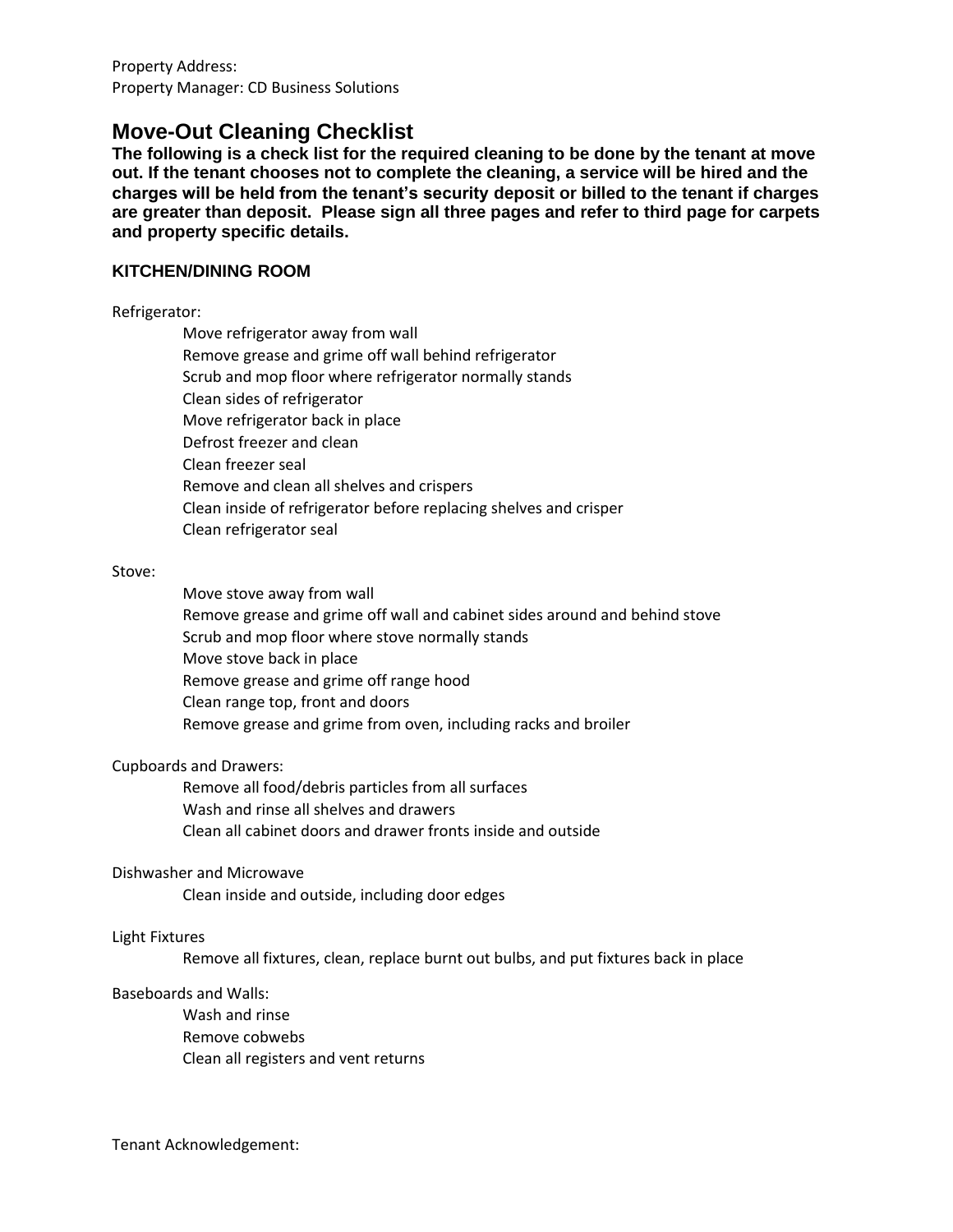Property Address: Property Manager: CD Business Solutions

Work areas and under sink

Clean under sink, making sure it is debris and grease free Clean countertops, sink, behind the sink, and the faucet

#### Floors

Scrub and mop all vinyl floors making sure to remove dirt

### **BATHROOM**

Remove soap scum and stains from tub, tub fixtures and shower rod Clean and shine wall tile around tub areas Scour sink and soap holder Clean vanity cabinet inside and out, including doors, drawers, and shelves Clean inside and outside of medicine cabinet and cabinet door (including mirror) Disinfect, scrub and remove stains from inside and outside of toilet Clean linen closet/shelves and both sides of door Remove light fixture(s), clean, replace burnt out bulbs and put back in place Scrub and mop bathroom floor, making sure to remove dirt Clean exhaust vent

## **BEDROOMS/HALLWAYS/STAIRS/LIVING ROOM**

Clean windowsills, frames, tracks, casing, blinds, and both sides of glass Clean closet shelves, rods, tracks, casing, and both sides of doors Clean both sides of all doors including casings Remove light fixtures, clean, replace burnt out bulbs, and replace light fixtures Dust ceiling fan blades Vacuum all carpets including crevice along walls Wash all baseboards Dust and remove cobwebs from walls and ceilings Scrub and mop all vinyl or tiled areas Clean all registers and vent returns